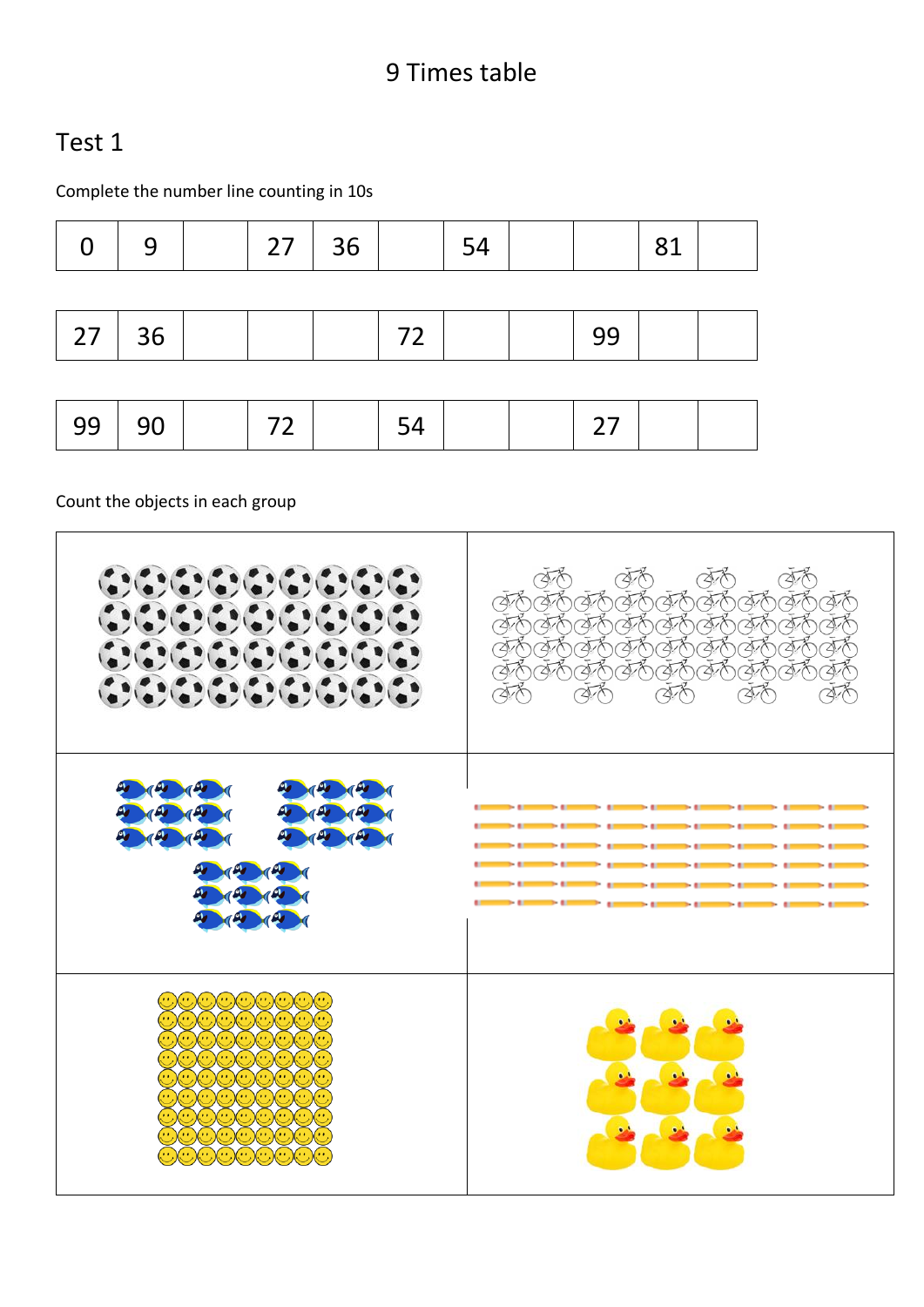| $0 \times 9 =$      | $9 \times 0 =$      |
|---------------------|---------------------|
| $1 \times 9 =$      | $9 \times 1 =$      |
| $2 \times 9 =$      | $9 \times 2 =$      |
| $3x9=$              | $9x3=$              |
| $4 \times 9 =$      | $9x4=$              |
| $5 \times 9 =$      | $9 \times 5 =$      |
| $6x9=$              | $9 \times 6 =$      |
| $7 \times 9 =$      | $9x7=$              |
| $8 \times 9 =$      | $9 \times 8 =$      |
| $9 \times 9 =$      | $9 \times 9 =$      |
| $10 \times 9 =$     | $9 \times 10 =$     |
| $11 \times 9 =$     | $9 \times 11 =$     |
| $12 \times 9 =$     | $9 \times 12 =$     |
| What do you notice? | What do you notice? |
|                     |                     |
|                     |                     |
|                     |                     |
|                     |                     |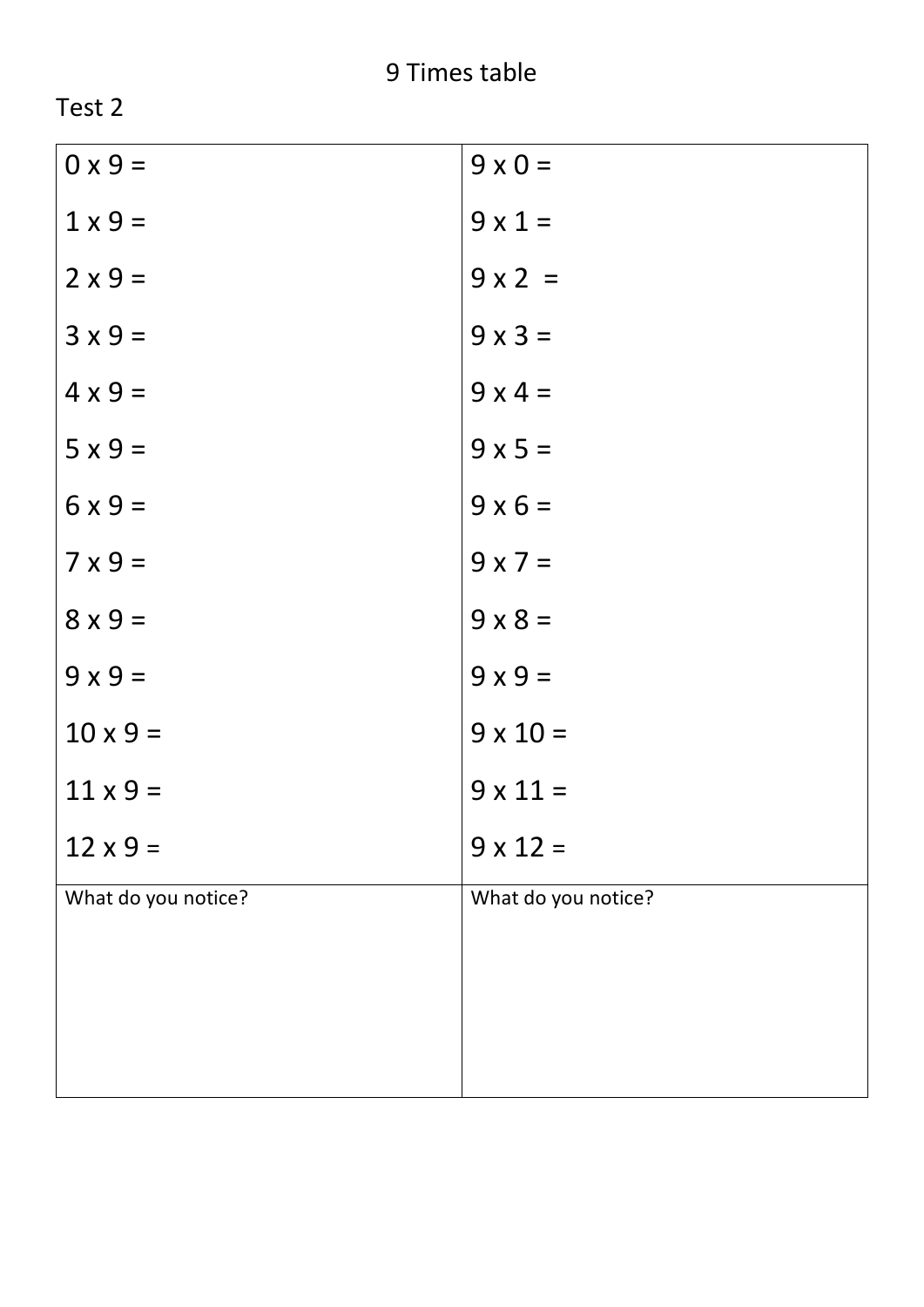| $5 \times 9 =$  | $= 9 \times 5$  |
|-----------------|-----------------|
| $1 \times 9 =$  | $= 9 \times 3$  |
| $4 \times 9 =$  | $= 9 \times 4$  |
| $9x9=$          | $= 9 \times 12$ |
| $12 \times 9 =$ | $= 9 \times 2$  |
| $8 \times 9 =$  | $= 9 \times 8$  |
| $3x9=$          | $= 9 \times 9$  |
| $2 \times 9 =$  | $= 9 \times 10$ |
| $6x9=$          | $= 9 \times 1$  |
| $7 \times 9 =$  | $= 9 \times 6$  |
| $10 \times 9 =$ | $= 9 \times 7$  |
| $11 \times 9 =$ | $= 9 \times 11$ |

| $5 \times 9 =$  | $= 9 \times 5$  |
|-----------------|-----------------|
| $1 \times 9 =$  | $= 9 \times 3$  |
| $4 \times 9 =$  | $= 9 \times 4$  |
| $9x9=$          | $= 9 \times 12$ |
| $12 \times 9 =$ | $= 9 \times 2$  |
| $8 \times 9 =$  | $= 9 \times 8$  |
| $3x9=$          | $= 9 \times 9$  |
| $2 \times 9 =$  | $= 9 \times 10$ |
| $6x9=$          | $= 9 \times 1$  |
| $7 \times 9 =$  | $= 9 \times 6$  |
| $10 \times 9 =$ | $= 9 \times 7$  |
| $11 \times 9 =$ | $= 9 \times 11$ |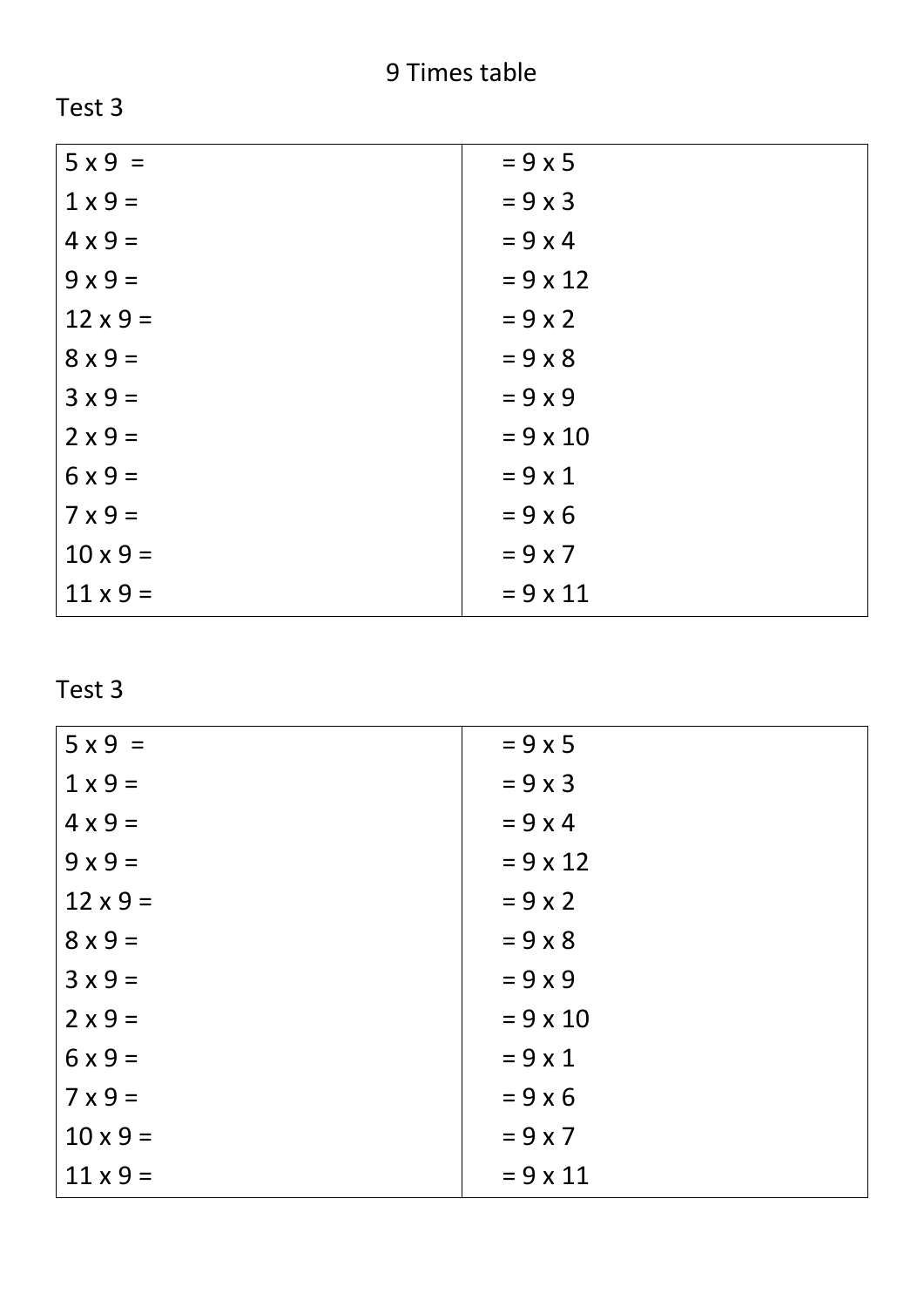| $x 9 = 18$ | $45 = x 9$  |
|------------|-------------|
| $9x = 90$  | $99 = 9x$   |
| $x 9 = 54$ | $108 = x 9$ |
| $9x = 99$  | $72 = 9x$   |
| $9x = 27$  | $18 = x 9$  |
| $x 9 = 81$ | $9 = x 9$   |
| $x 9 = 9$  | $0 = 9x$    |
| $9x = 0$   | $27 = x 9$  |
| $9x = 36$  | $36 = x 9$  |
| $x 9 = 45$ | $54 = 9x$   |
| $x 9 = 72$ |             |
| $x 9 = 90$ | $81 = x9$   |
| $9x = 108$ | $90 = 9x$   |

| $x 9 = 18$ | $45 = x 9$  |
|------------|-------------|
| $9x = 90$  |             |
| $x 9 = 54$ | $108 = x 9$ |
| $9x = 99$  |             |
| $9x = 27$  | $18 = x 9$  |
| $x 9 = 81$ | $9 = x 9$   |
| $x 9 = 9$  | $0 = 9x$    |
| $9x = 0$   | $27 = x 9$  |
| $9x = 36$  | $36 = x 9$  |
| $x 9 = 45$ | $54 = 9x$   |
| $x 9 = 72$ |             |
| $x 9 = 90$ | $81 = x9$   |
| $9x = 108$ | $90 = 9x$   |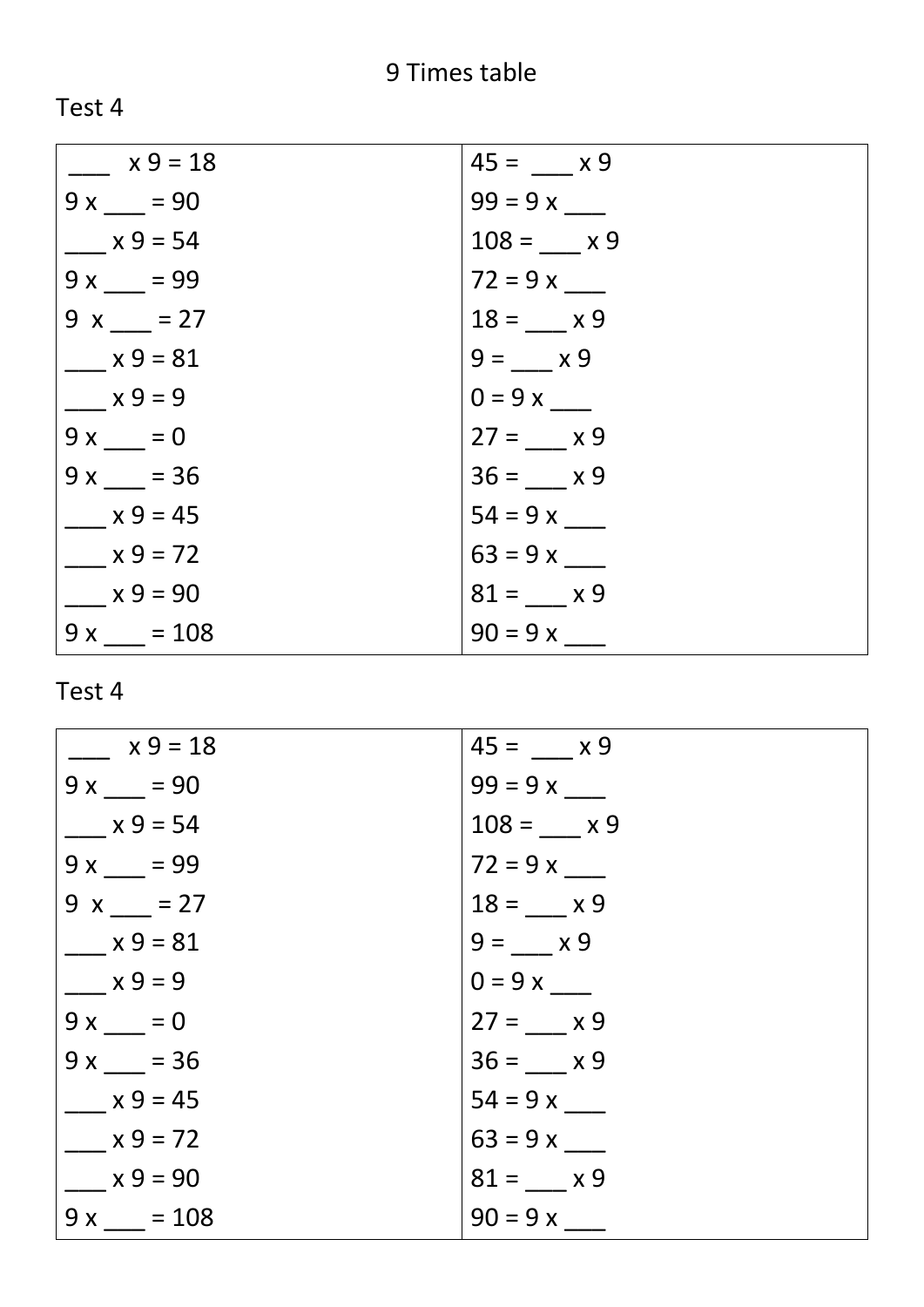| $0 \div 9 =$   | $= 0 \div 9$   |
|----------------|----------------|
| $9 \div 9 =$   | $= 9 \div 9$   |
| $18 \div 9 =$  | $= 18 \div 9$  |
| $27 \div 9 =$  | $= 27 \div 9$  |
| $36 \div 9 =$  | $= 36 \div 9$  |
| $45 \div 9 =$  | $= 45 \div 9$  |
| $54 \div 9 =$  | $= 54 \div 9$  |
| $63 \div 9 =$  | $= 63 \div 9$  |
| $72 \div 9 =$  | $= 72 \div 9$  |
| $81 \div 9 =$  | $= 81 \div 9$  |
| $90 \div 9 =$  | $= 90 \div 9$  |
| $99 \div 9 =$  | $= 99 \div 9$  |
| $108 \div 9 =$ | $= 108 \div 9$ |
|                |                |

| $0 \div 9 =$   | $= 0 \div 9$   |
|----------------|----------------|
| $9 \div 9 =$   | $= 9 \div 9$   |
| $18 \div 9 =$  | $= 18 \div 9$  |
| $27 \div 9 =$  | $= 27 \div 9$  |
| $36 \div 9 =$  | $= 36 \div 9$  |
| $45 \div 9 =$  | $= 45 \div 9$  |
| $54 \div 9 =$  | $= 54 \div 9$  |
| $63 \div 9 =$  | $= 63 \div 9$  |
| $72 \div 9 =$  | $= 72 \div 9$  |
| $81 \div 9 =$  | $= 81 \div 9$  |
| $90 \div 9 =$  | $= 90 \div 9$  |
| $99 \div 9 =$  | $= 99 \div 9$  |
| $108 \div 9 =$ | $= 108 \div 9$ |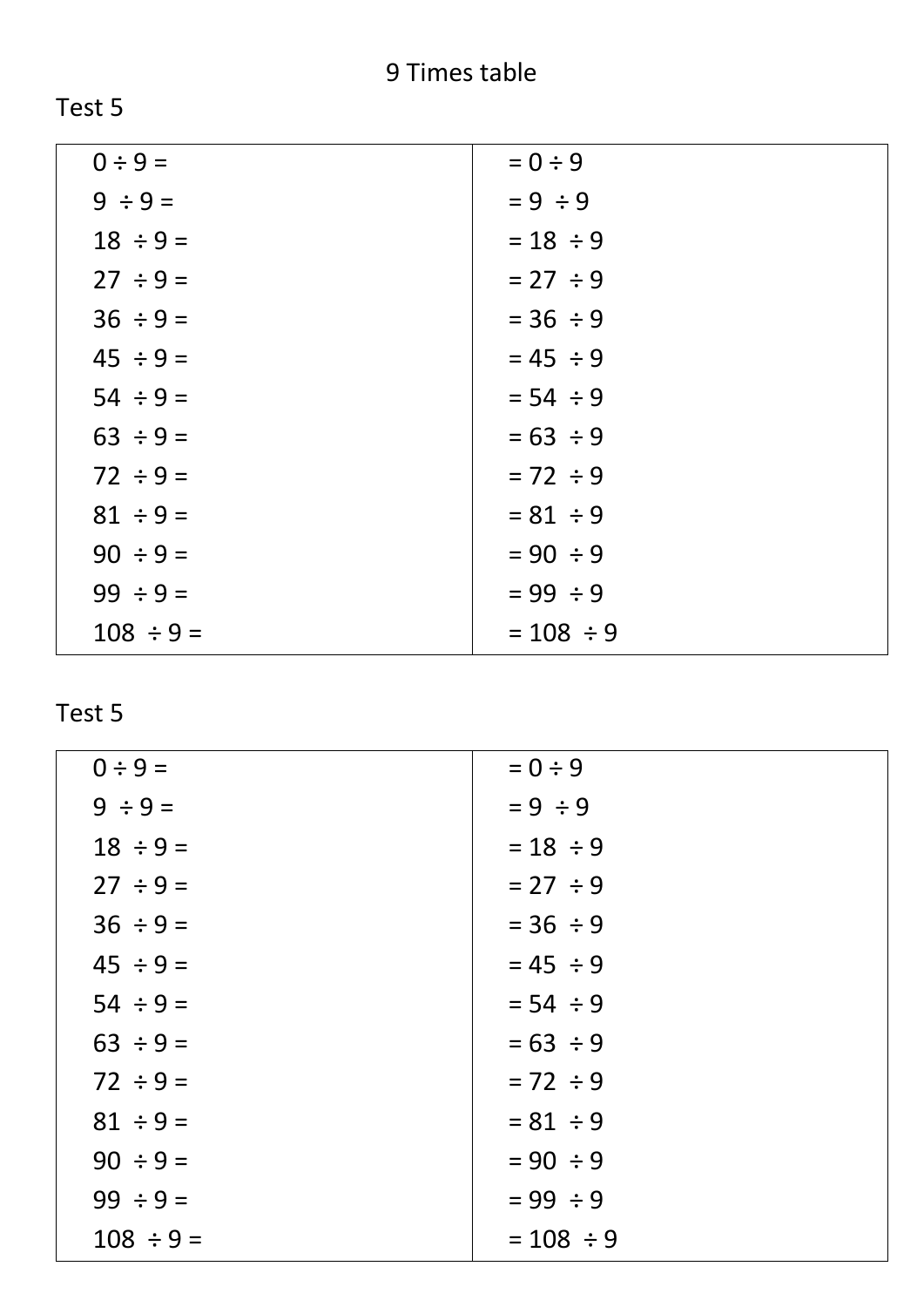| $0 \div 9 =$   | $= 0 \div 9$   |
|----------------|----------------|
| $18 \div 9 =$  | $= 27 \div 9$  |
| $54 \div 9 =$  | $= 90 \div 9$  |
| $63 \div 9 =$  | $= 81 \div 9$  |
| $72 \div 9 =$  | $= 18 \div 9$  |
| $90 \div 9 =$  | $= 36 \div 9$  |
| $81 \div 9 =$  | $= 99 \div 9$  |
| $90 \div 9 =$  | $= 54 \div 9$  |
| $99 \div 9 =$  | $= 63 \div 9$  |
| $36 \div 9 =$  | $= 9 \div 9$   |
| $27 \div 9 =$  | $= 45 \div 9$  |
| $108 \div 9 =$ | $= 72 \div 9$  |
| $45 \div 9 =$  | $= 108 \div 9$ |

| $0 \div 9 =$   | $= 0 \div 9$   |
|----------------|----------------|
| $18 \div 9 =$  | $= 27 \div 9$  |
| $54 \div 9 =$  | $= 90 \div 9$  |
| $63 \div 9 =$  | $= 81 \div 9$  |
| $72 \div 9 =$  | $= 18 \div 9$  |
| $90 \div 9 =$  | $= 36 \div 9$  |
| $81 \div 9 =$  | $= 99 \div 9$  |
| $90 \div 9 =$  | $= 54 \div 9$  |
| $99 \div 9 =$  | $= 63 \div 9$  |
| $36 \div 9 =$  | $= 9 \div 9$   |
| $27 \div 9 =$  | $= 45 \div 9$  |
| $108 \div 9 =$ | $= 72 \div 9$  |
| $45 \div 9 =$  | $= 108 \div 9$ |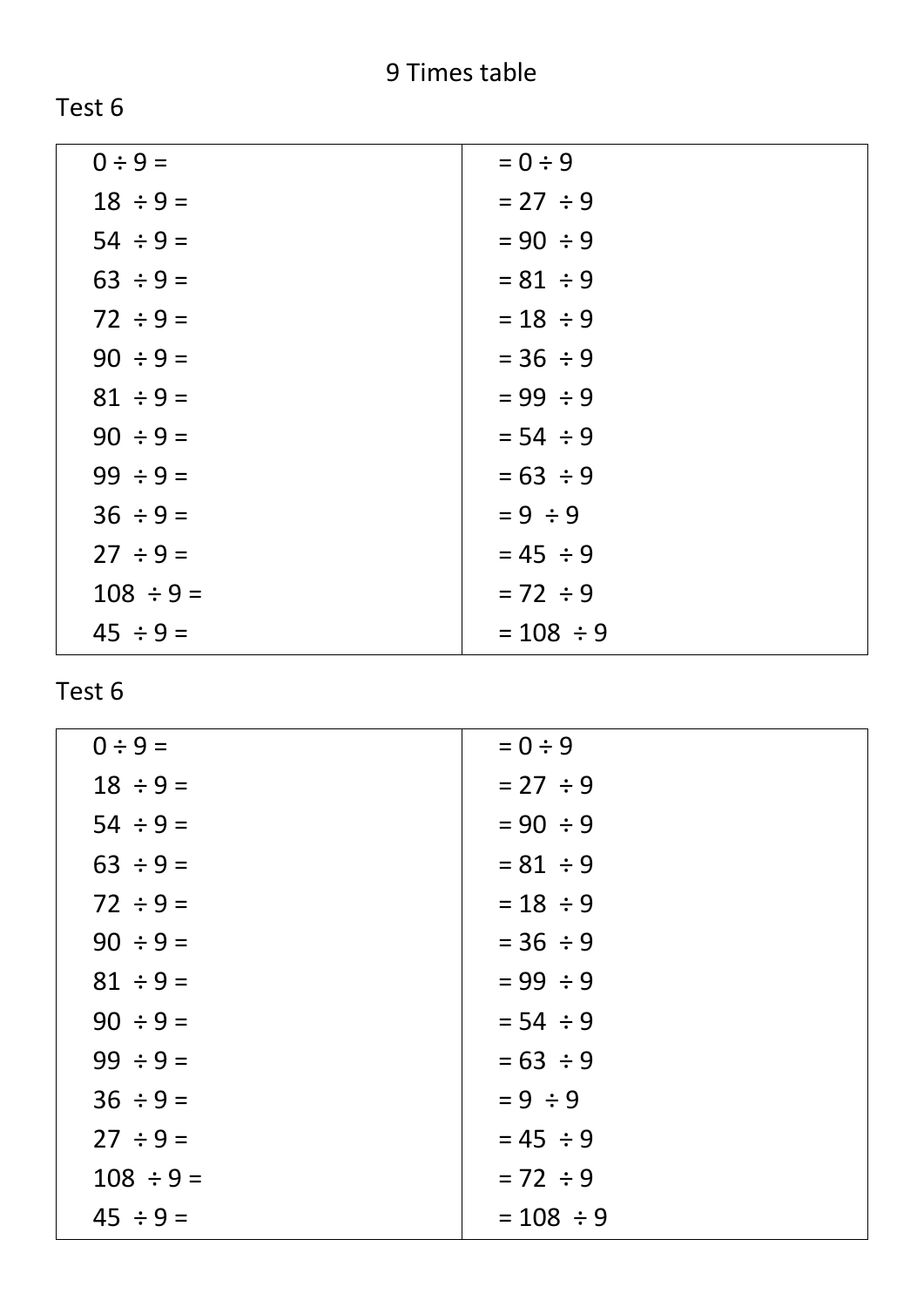Circle the incorrect calculations

| $9 \times 10 = 90$ | $9 \times 5 = 45$ |
|--------------------|-------------------|
| $172 = 9 \times 8$ | $7 \times 9 = 72$ |
| $36 \div 10 = 9$   | $54 \div 6 = 9$   |
| $99 \div 10 = 9$   | $36 \div 9 = 3$   |

Make 4 different calculations using these numbers and symbols

| $\overline{\phantom{a}}$ |  |  |  |
|--------------------------|--|--|--|
|--------------------------|--|--|--|

Make 4 different calculations using these numbers and symbols

| 100<br>ᅩ◡ | $\overline{\phantom{a}}$<br>л<br>___ |  | _ |  |
|-----------|--------------------------------------|--|---|--|
|-----------|--------------------------------------|--|---|--|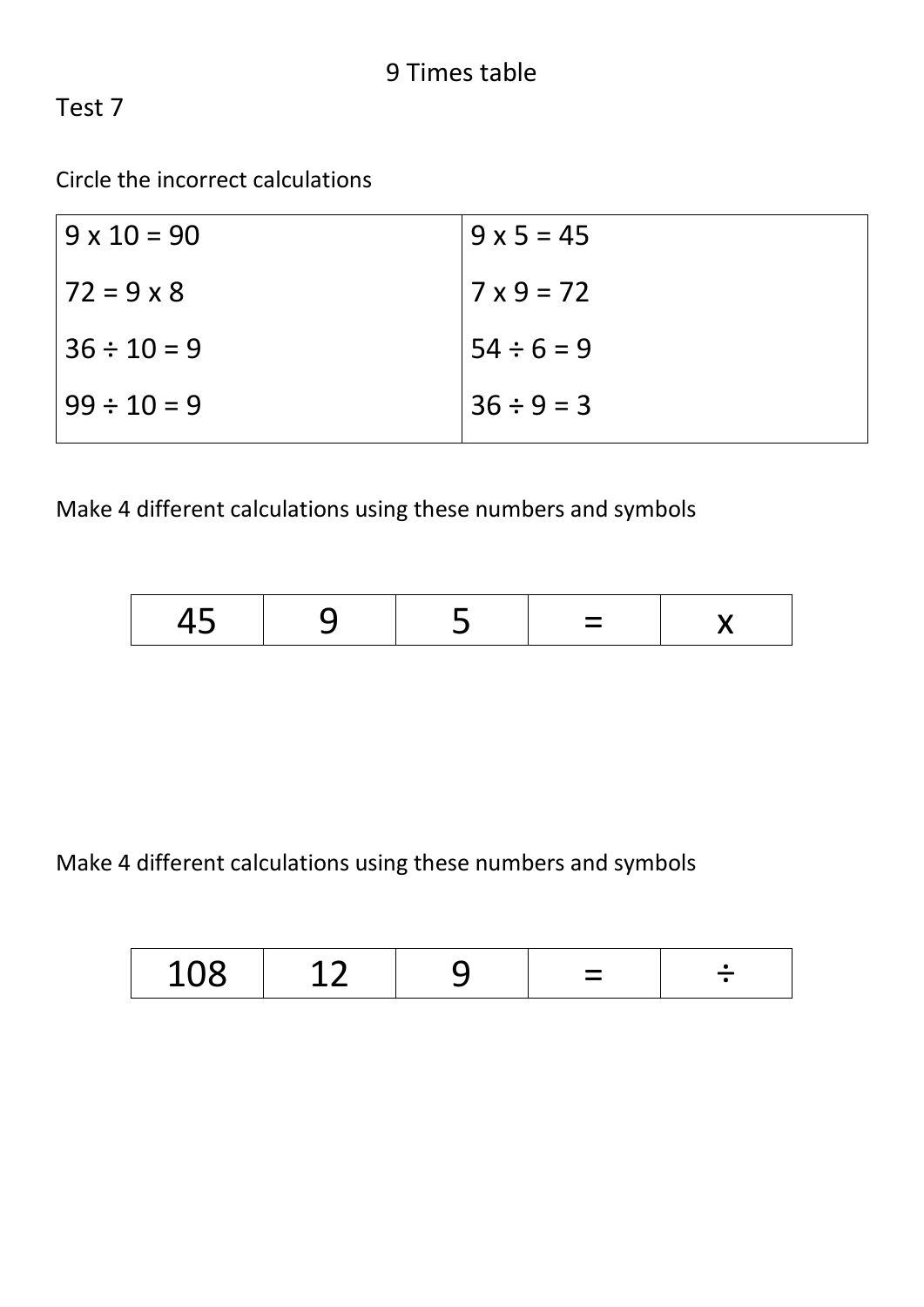# 9 Times table

## CHALLENGE

| $x9 = 7630$                                                                                                                                                    | Match the calculations to the correct<br>times table fact |                 |  |
|----------------------------------------------------------------------------------------------------------------------------------------------------------------|-----------------------------------------------------------|-----------------|--|
| $\div 9 = 12$                                                                                                                                                  |                                                           |                 |  |
| $9x = 108$                                                                                                                                                     | $9 + 9 + 9 + 9 =$                                         |                 |  |
| $\div 9 = 4$                                                                                                                                                   |                                                           |                 |  |
| $9x = 36$                                                                                                                                                      | $45 \div 5 = 4 \times 9 =$                                |                 |  |
| $99 = x 9$                                                                                                                                                     |                                                           |                 |  |
| $x 9 = 9$                                                                                                                                                      | $x 5 = 45$                                                |                 |  |
| $18 = x 9$                                                                                                                                                     |                                                           |                 |  |
| $\div 9 = 7$                                                                                                                                                   |                                                           |                 |  |
| $x 9 = 0$                                                                                                                                                      |                                                           |                 |  |
| $90 = 10 x$                                                                                                                                                    | Match the calculations to the correct                     |                 |  |
| $27 = x 9$                                                                                                                                                     | times table fact                                          |                 |  |
| $x 9 = 45$                                                                                                                                                     | $45 = 9 \times 5$                                         | $0 \times 9 =$  |  |
| $9x = 72$                                                                                                                                                      |                                                           |                 |  |
| $\div 9 = 9$                                                                                                                                                   | $9 \times 0 =$                                            | $45 \div 5 = 9$ |  |
| $54 = x 9$                                                                                                                                                     |                                                           |                 |  |
| $\div 9 = 3$                                                                                                                                                   |                                                           |                 |  |
| $9x = 90$                                                                                                                                                      |                                                           |                 |  |
| $\div 9 = 1$                                                                                                                                                   |                                                           |                 |  |
| James needs 72 balloons for his party<br>and 16 cups. Balloons come in packs<br>of 9 and cup in packs of 4. How many<br>packs of balloons will he need to buy? | Prove you are correct by drawing<br>what it looks like.   |                 |  |
| What was your calculation?                                                                                                                                     |                                                           |                 |  |